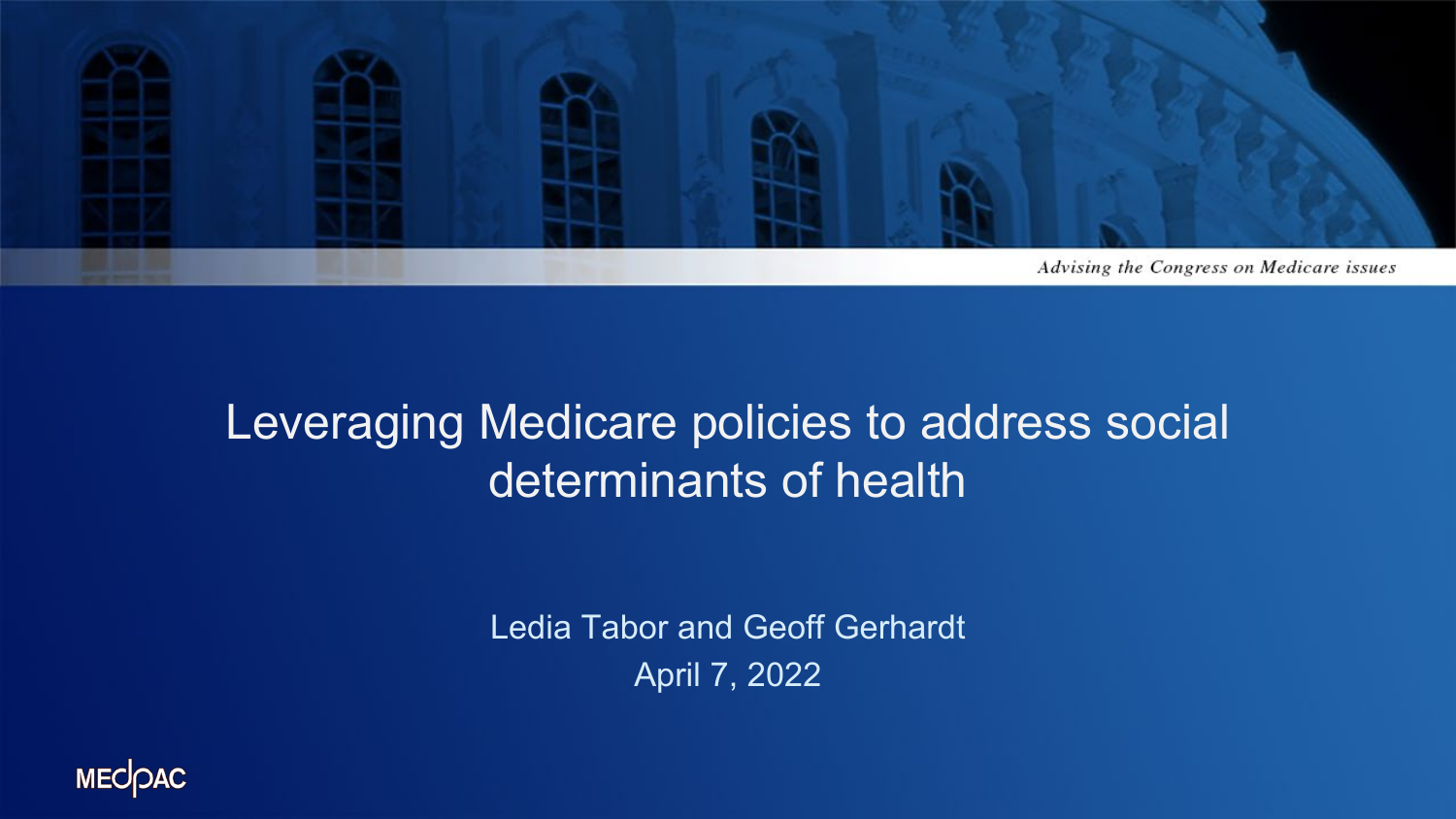#### Today's presentation

- **Background**
- **Summary of literature review and interviews about** interventions to address social determinants of health (SDOH) in Medicare
- MedPAC's work to date and moving forward to address social risk
- **Discussion**

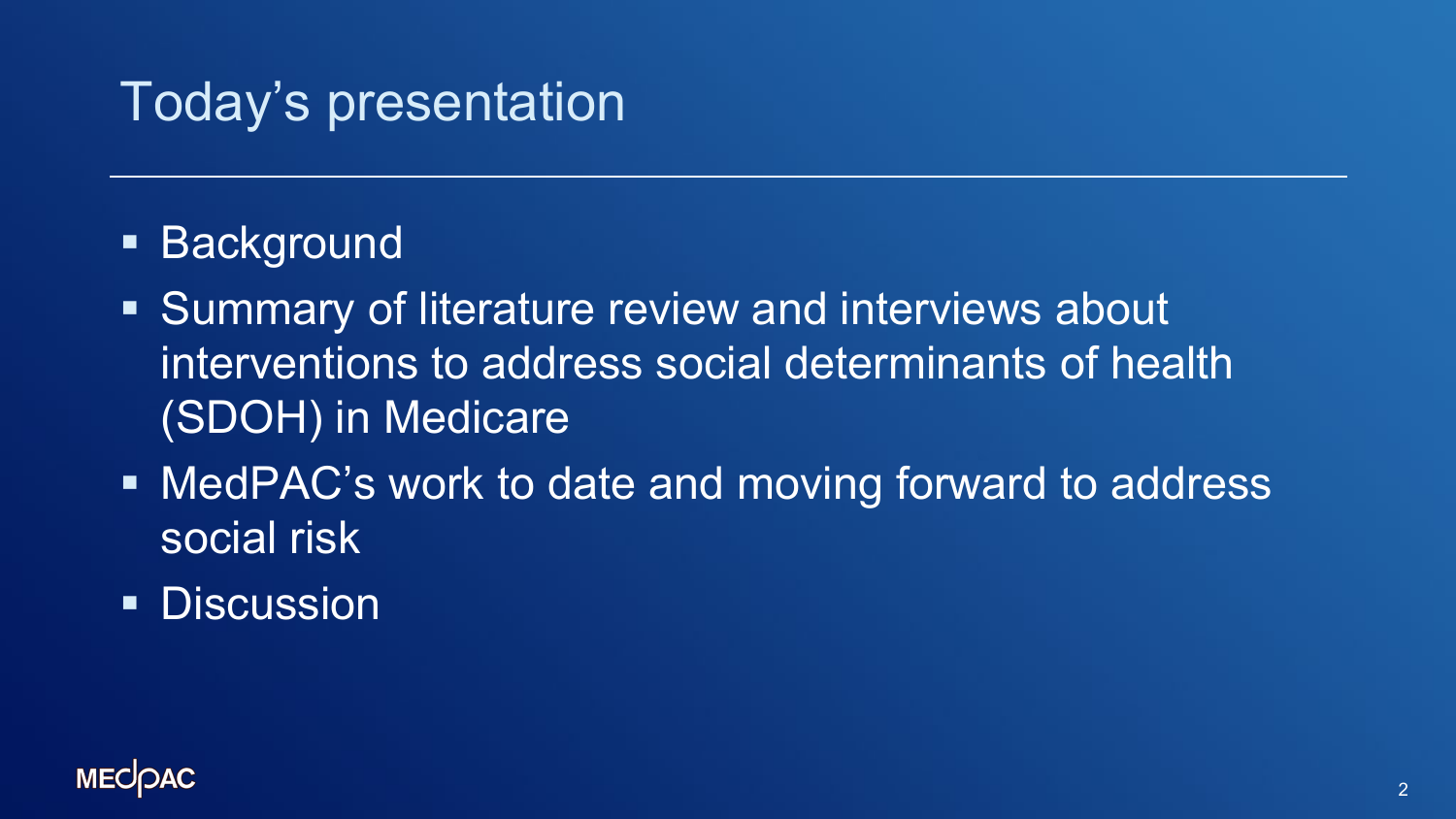## What are SDOH and social risk factors?

- *SDOH*: Conditions in the environments in which people are born and live that affect a wide range of health, function, and quality-of-life outcomes, for example:
	- Safe housing, food security, transportation options
- *Social risk factors*: Constructs that capture how conditions influence health-related outcomes. Example of measures:
	- **Dual-eligibility for Medicare and Medicaid, race and ethnicity, and** neighborhood deprivation index

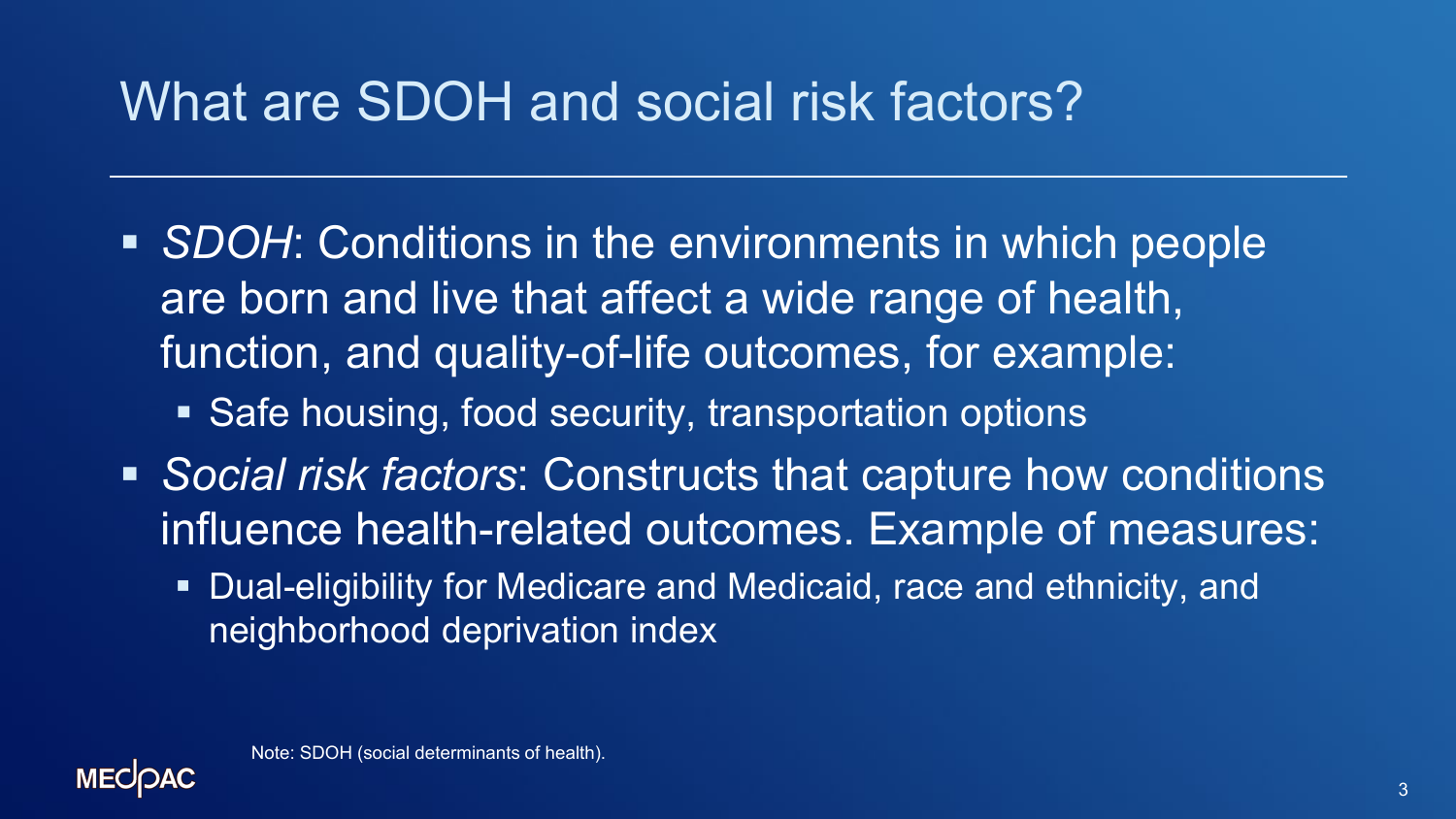# Growing recognition of the importance of SDOH for health outcomes

- **Many organizations in the public and private sectors are** prioritizing SDOH for quality improvement
	- Many health systems are making sizeable investments in SDOH
	- CMS has prioritized advancing health equity across its programs, including innovation models and quality reporting programs
- Uneven COVID-19 outcomes have further elevated the role SDOHs play in health disparities

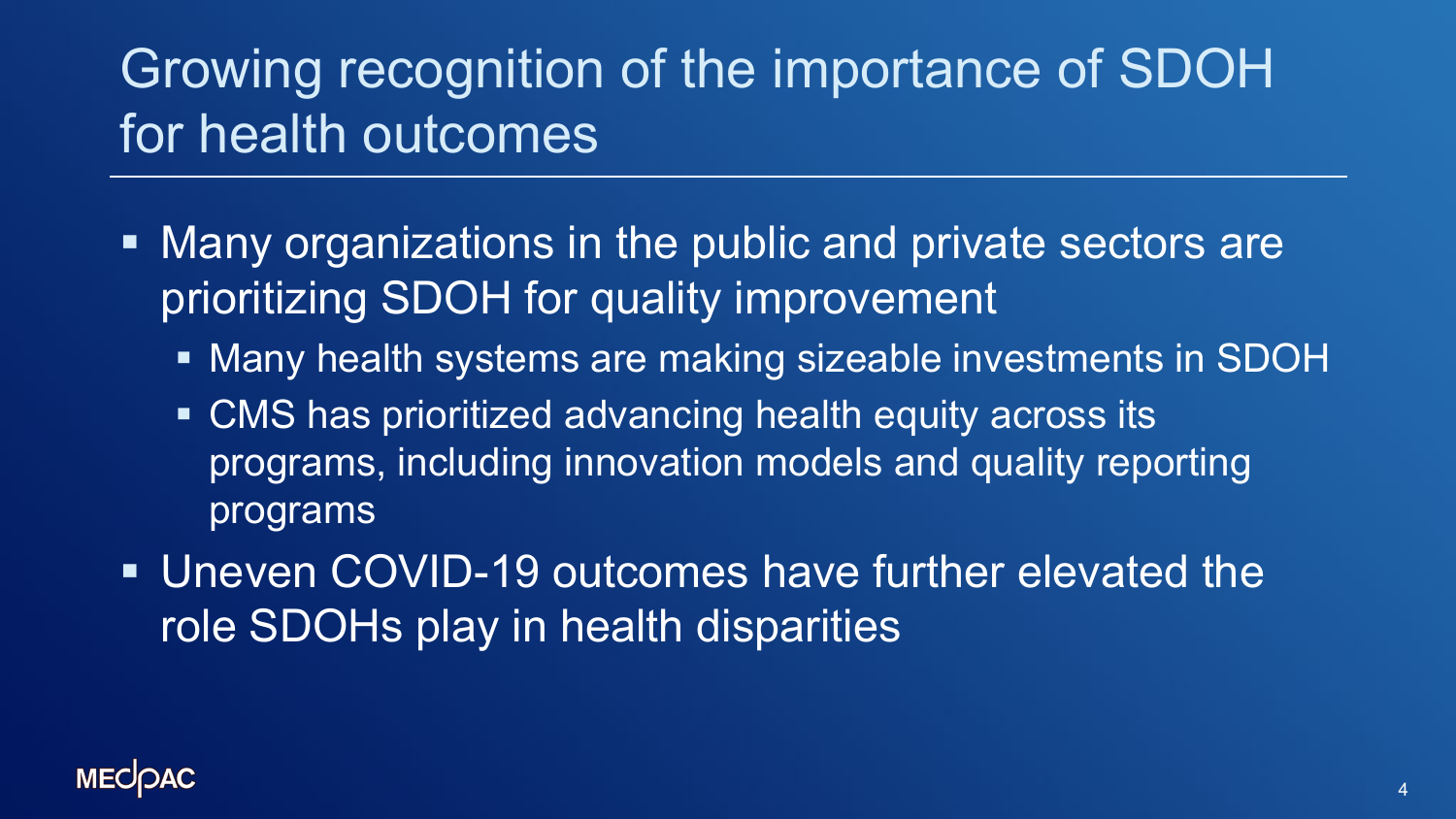## Medicare incentives to address SDOH

- **Example 1** Little financial incentive under FFS for providers to address social needs
	- **Initiatives often increase practice costs**
- Capitated payments can provide incentives to consider patient health more holistically
	- Some MA plans can now implement non-medical supplemental benefits targeting SDOH, but unclear extent of their reach
- ACOs can earn shared savings

**MECOAC** 

■ Keeping costs under a target may justify support of interventions

Note: FFS (fee-for-service), MA (Medicare Advantage), ACO (accountable care organization).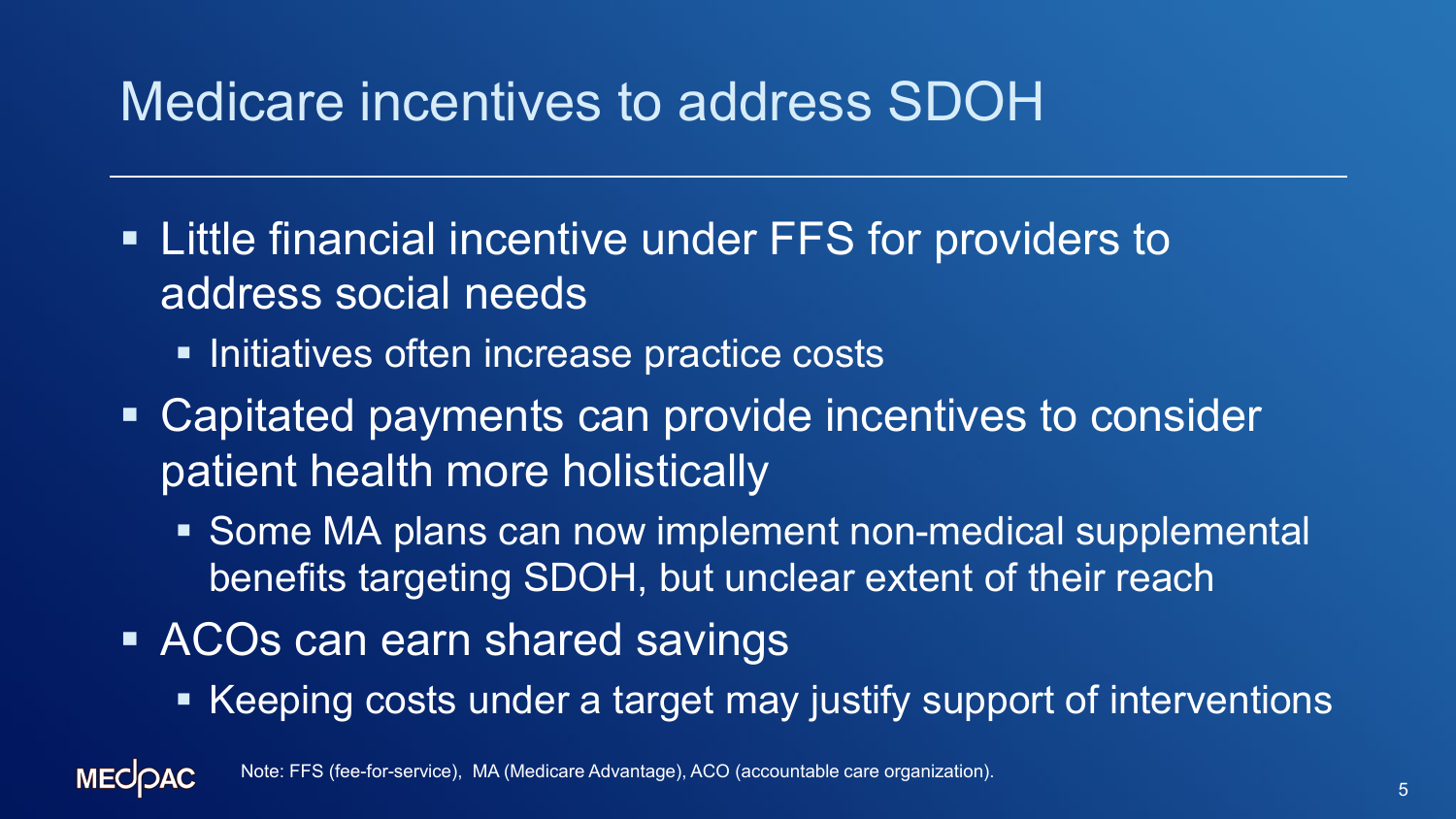# Themes from literature review and stakeholder interviews

- Many organizations are working to address SDOH, but evidence of effectiveness is limited
- **Interventions usually aimed at broad population health** goals; not exclusive to Medicare beneficiaries
- Value-based payment can help drive focus on SDOH
- Great deal of heterogeneity among interventions
- **Most efforts to address SDOH involve community-based organizations**

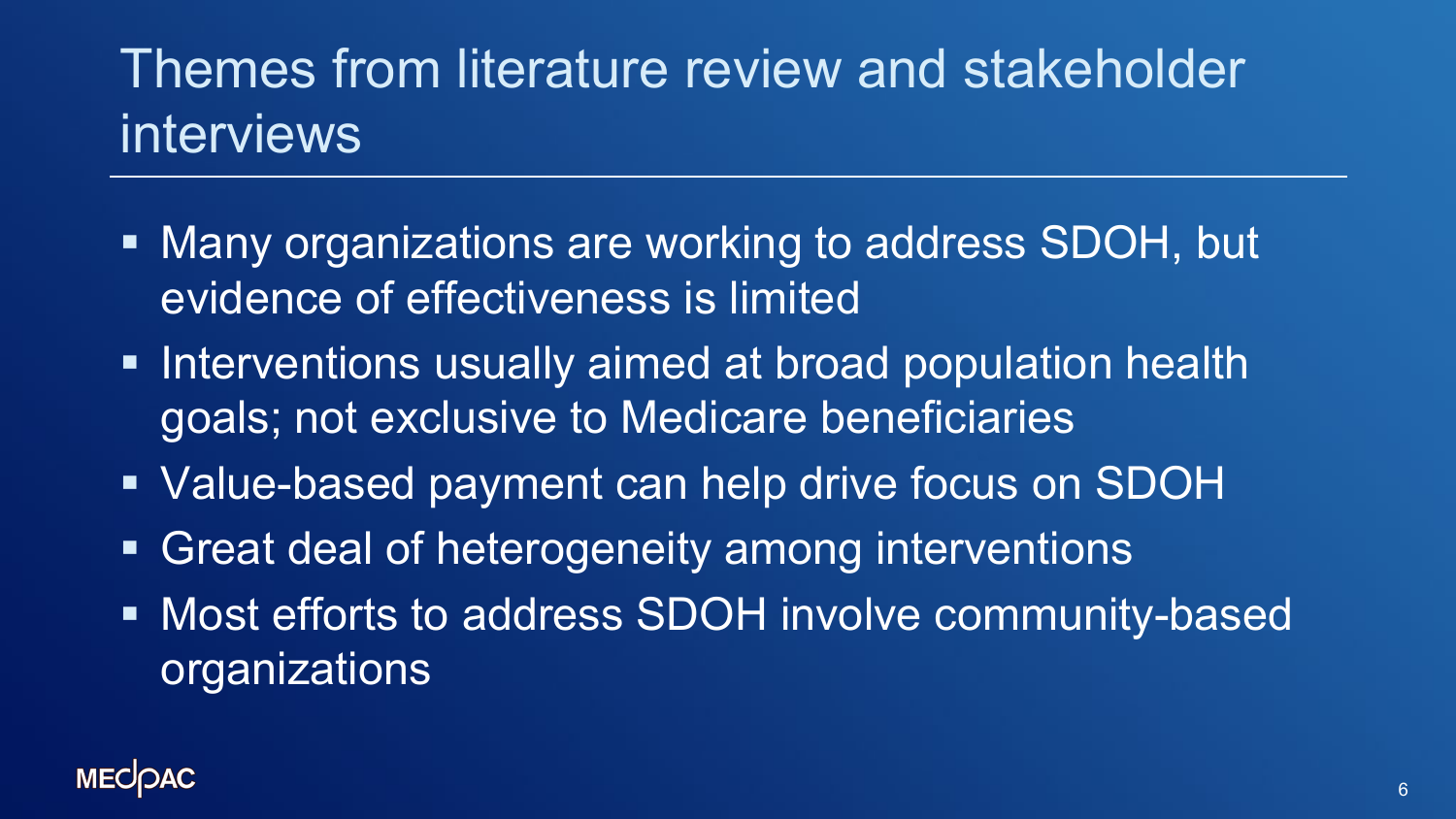#### What the literature review found

- Most common types of SDOH interventions:
	- Coordination of care, food insecurity and nutrition, housing needs
- Most interventions associated with improvement in at least one clinical outcome or utilization measure
- Relatively few studies evaluated the relationship between interventions and spending, and findings were mixed

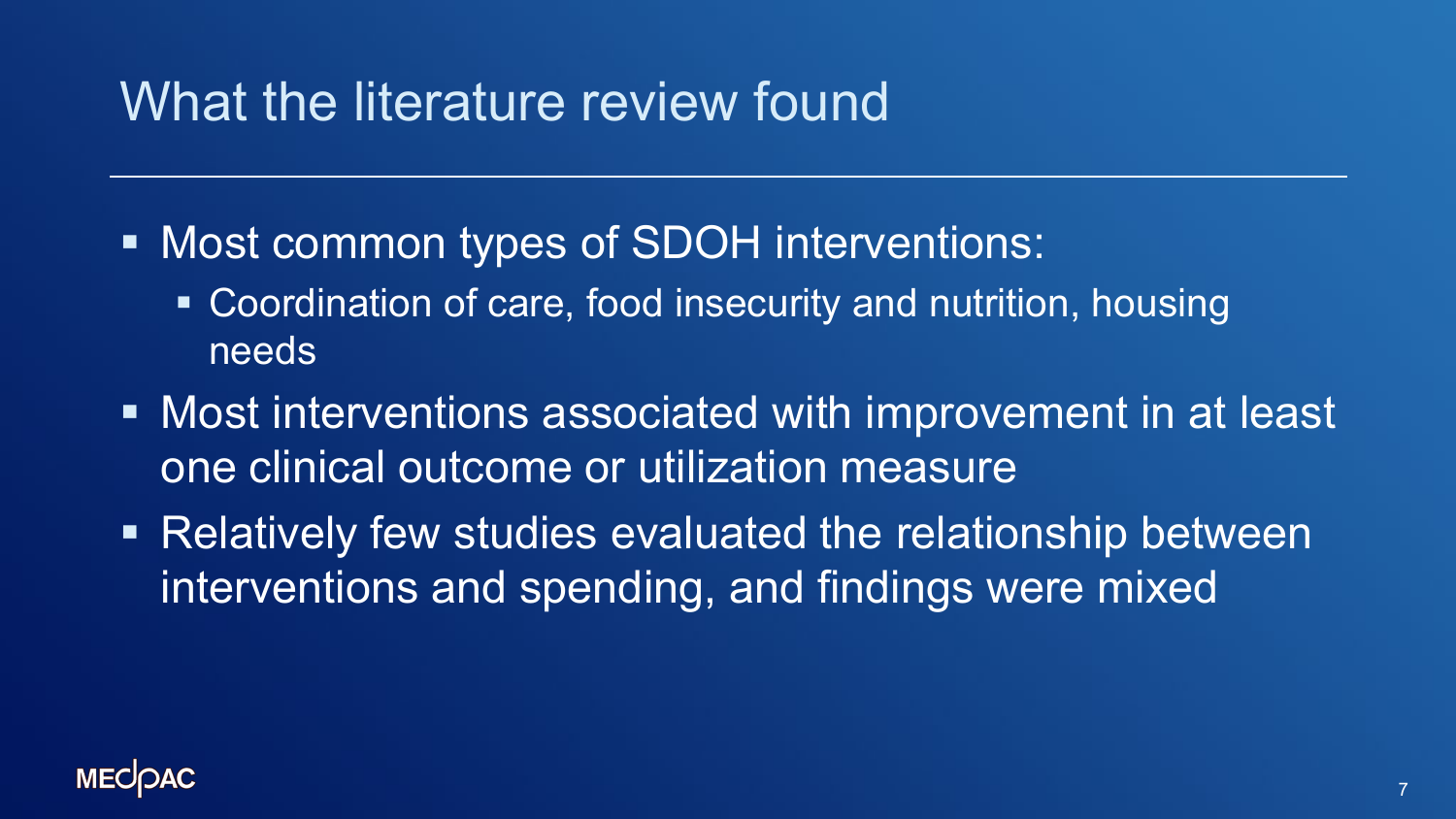#### What stakeholder interviews found

- Efforts to address food insecurity, transportation, and housing needs are most common interventions
	- All organizations depend on partnerships with community-based organizations (CBOs)
- Reasons why organizations address SDOH: Mission driven values, community needs, participation in valuebased payment arrangement
- **Funding sources: Demonstration programs, philanthropy,** operational revenues, shared savings payments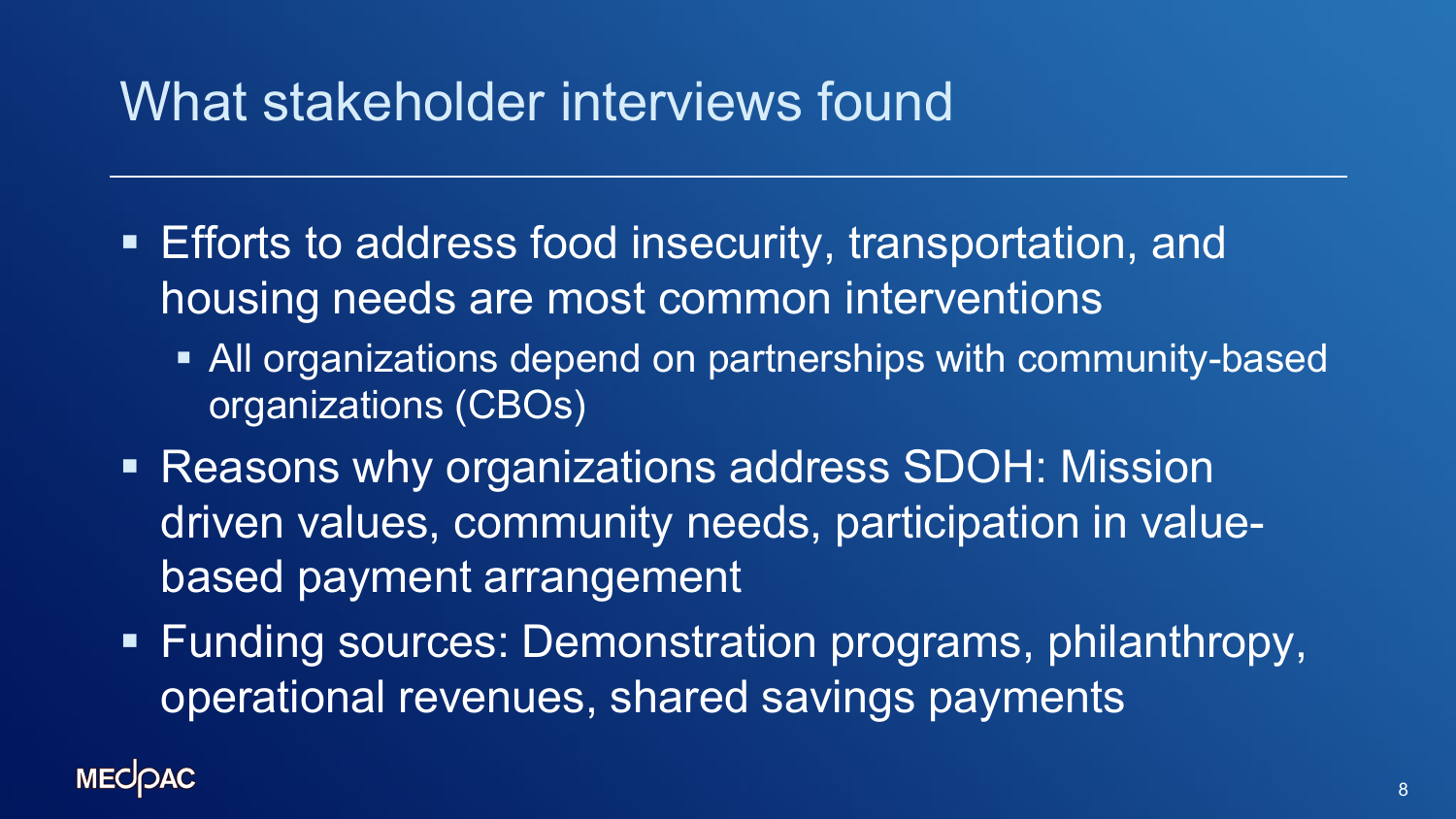## Commission's work to date to address social risk

- MedPAC focuses on modifying payment systems to deliver high-quality care in an efficient manner
- **Strong incentives for achieving value are critical but it is** important to apply such incentives fairly
	- Recognize when incentives place some providers at a relative disadvantage

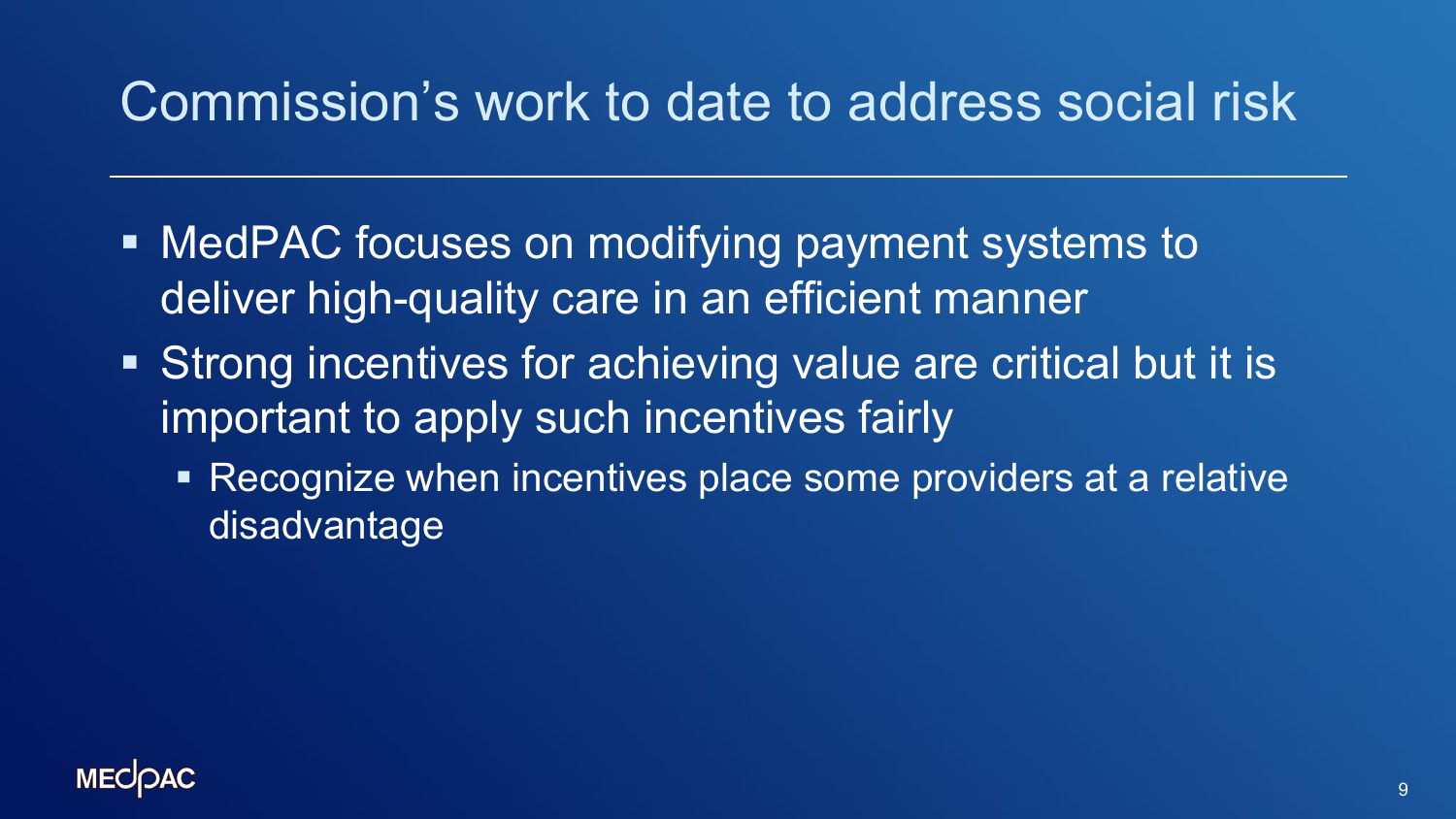#### Account for differences in patients' social risk factors using a peer-grouping mechanism in quality payment programs

- **If providers with populations at high social risk are disadvantaged** in achieving good performance, stratify providers into peer groups
- Adjust payments based on performance relative to peers
- **MedPAC has recommended redesigned quality payment** programs that incorporate peer grouping for hospitals, MA plans, and SNFs

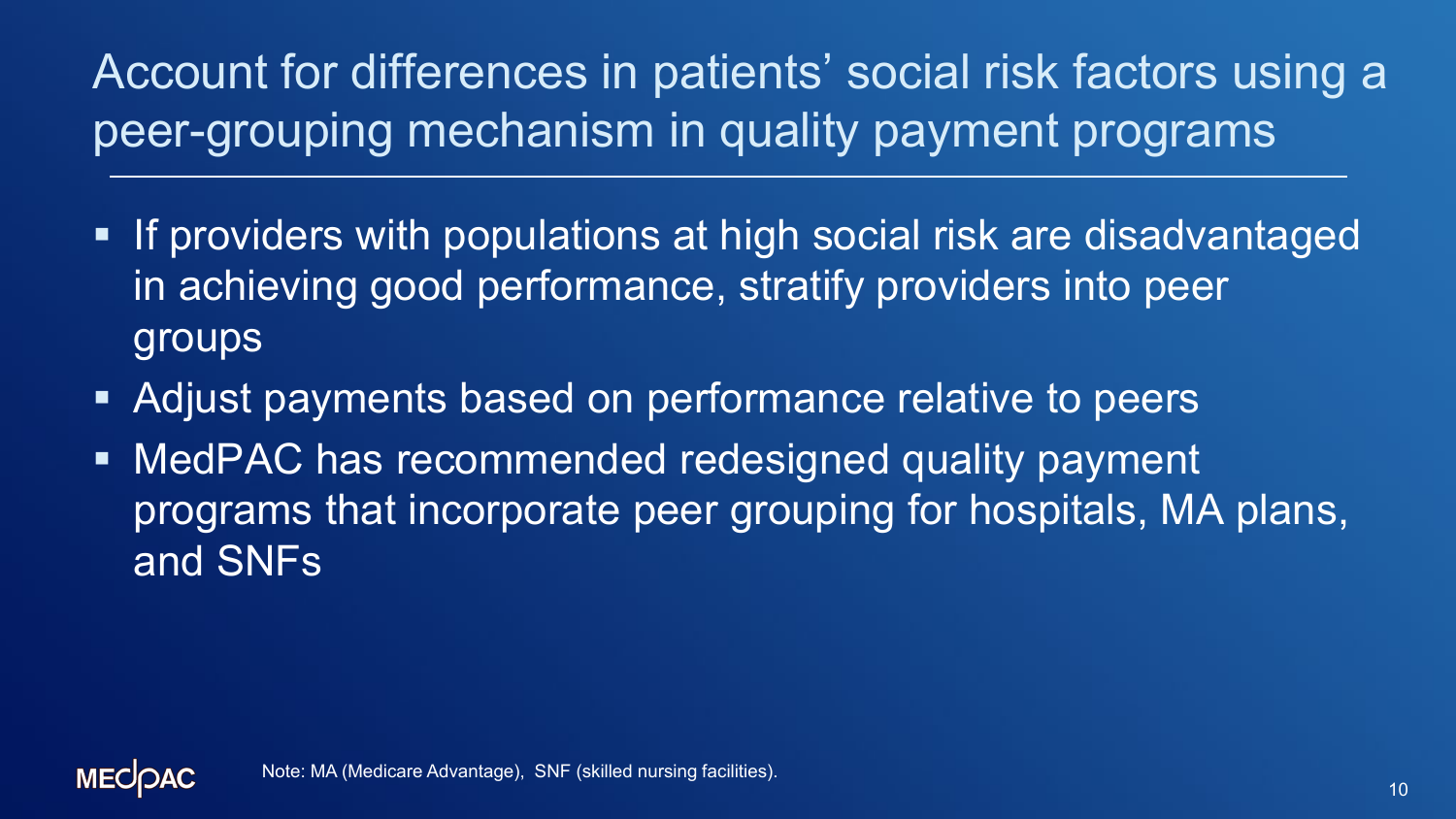## Identifying and supporting safety-net providers

- Concern that the care of low-income beneficiaries being concentrated among certain providers may create undue financial strain
	- **May diminish access or quality of care for beneficiaries**
- MedPAC has started analytic work examining safety-net providers
	- **How to define safety-net provider**
	- **How Medicare can support their critical missions**

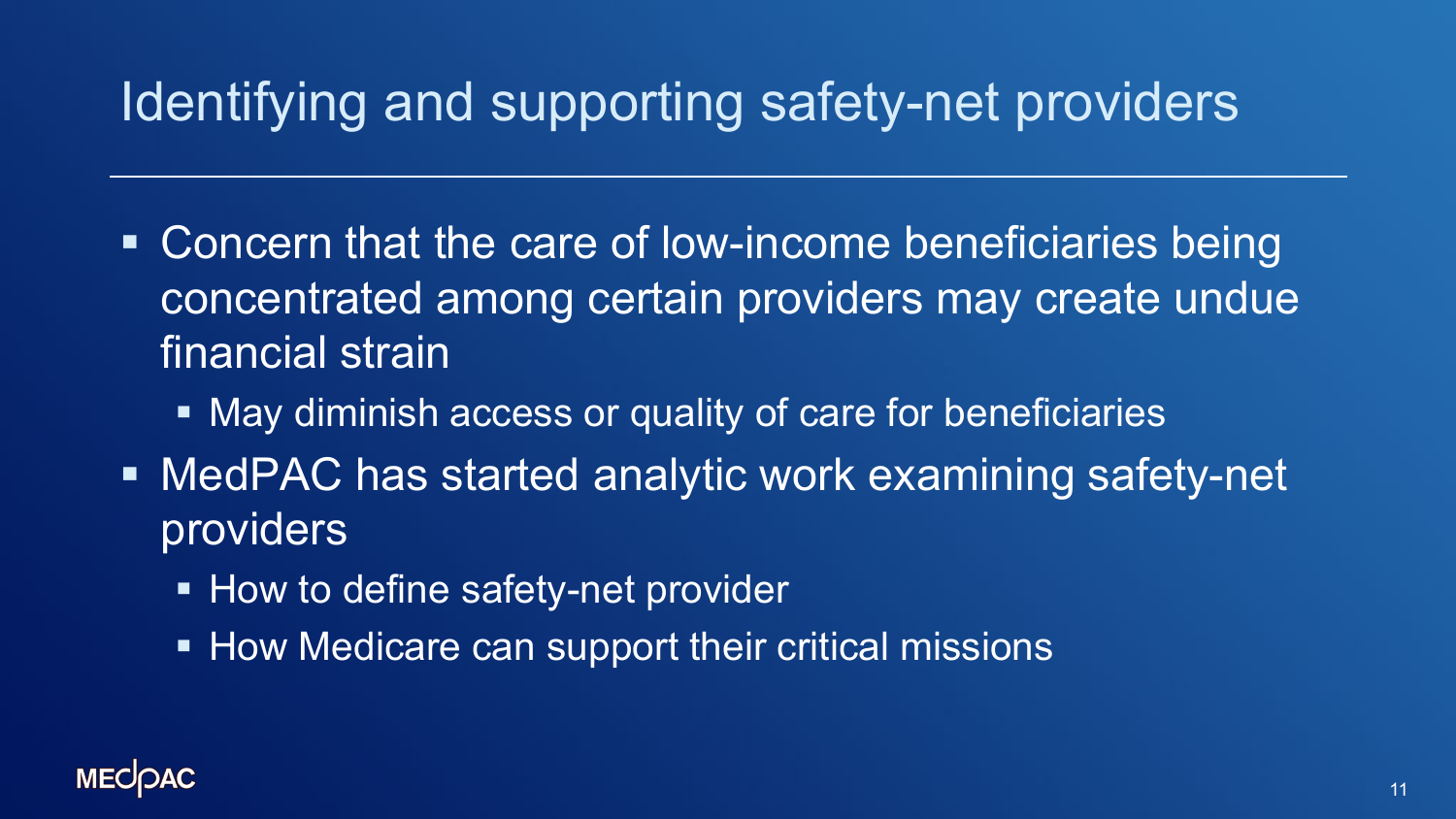## Further analyzing and reporting disparities

- **MedPAC's payment adequacy analyses highlight some** disparities in care
	- **Differences in experiences accessing care by race/ethnicity**
- **Moving forward, will more deliberately incorporate social** risk factors into our payment adequacy analyses
	- **Analyses may identify needed policy changes**

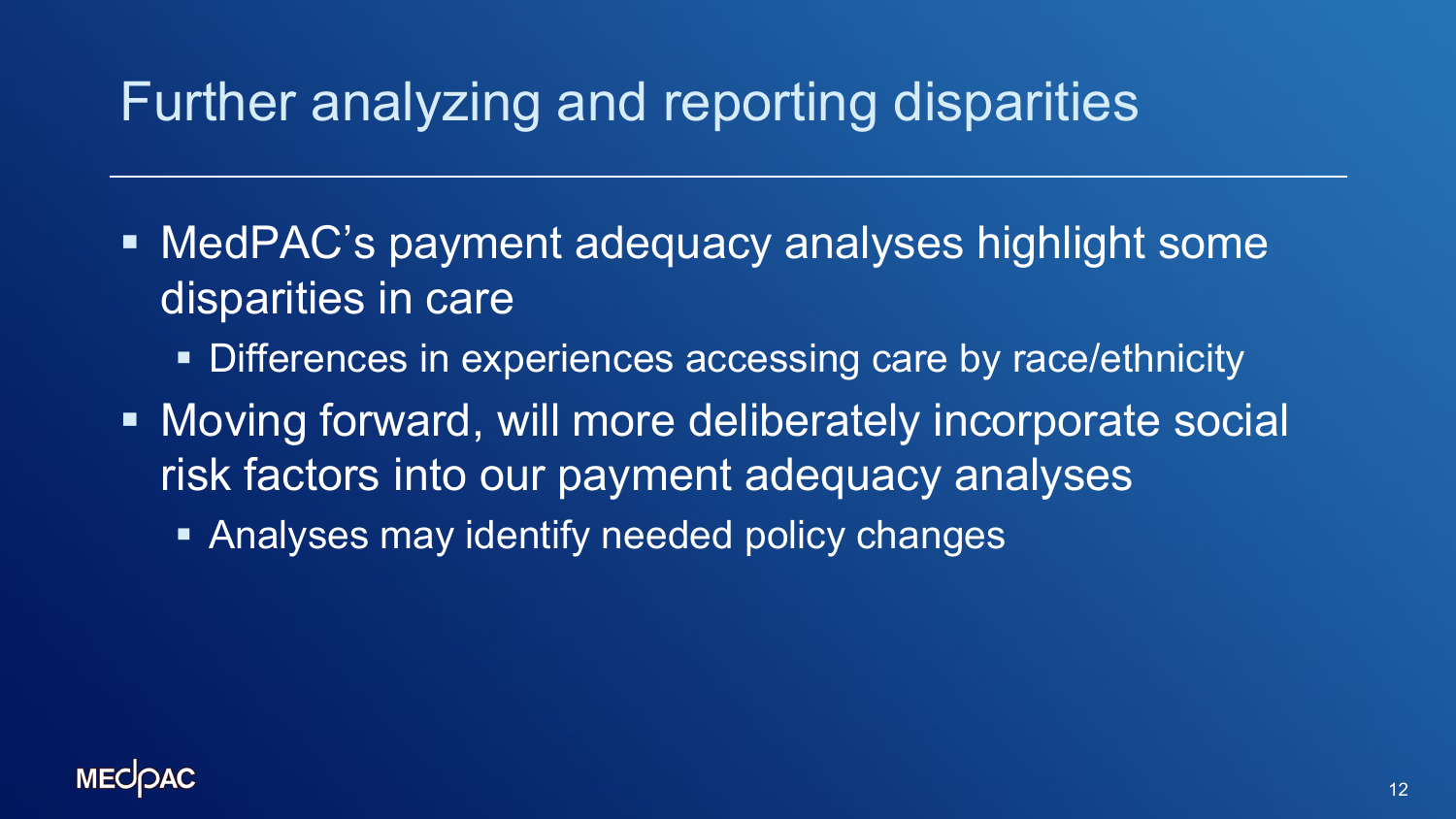# Other policies Medicare can leverage to address health disparities

- **Improve data collection of beneficiary social risk** information
	- Not routinely or systematically collected across the health care system
	- Need for more comprehensive proxies for identifying beneficiary social risk, but limitations in claims data

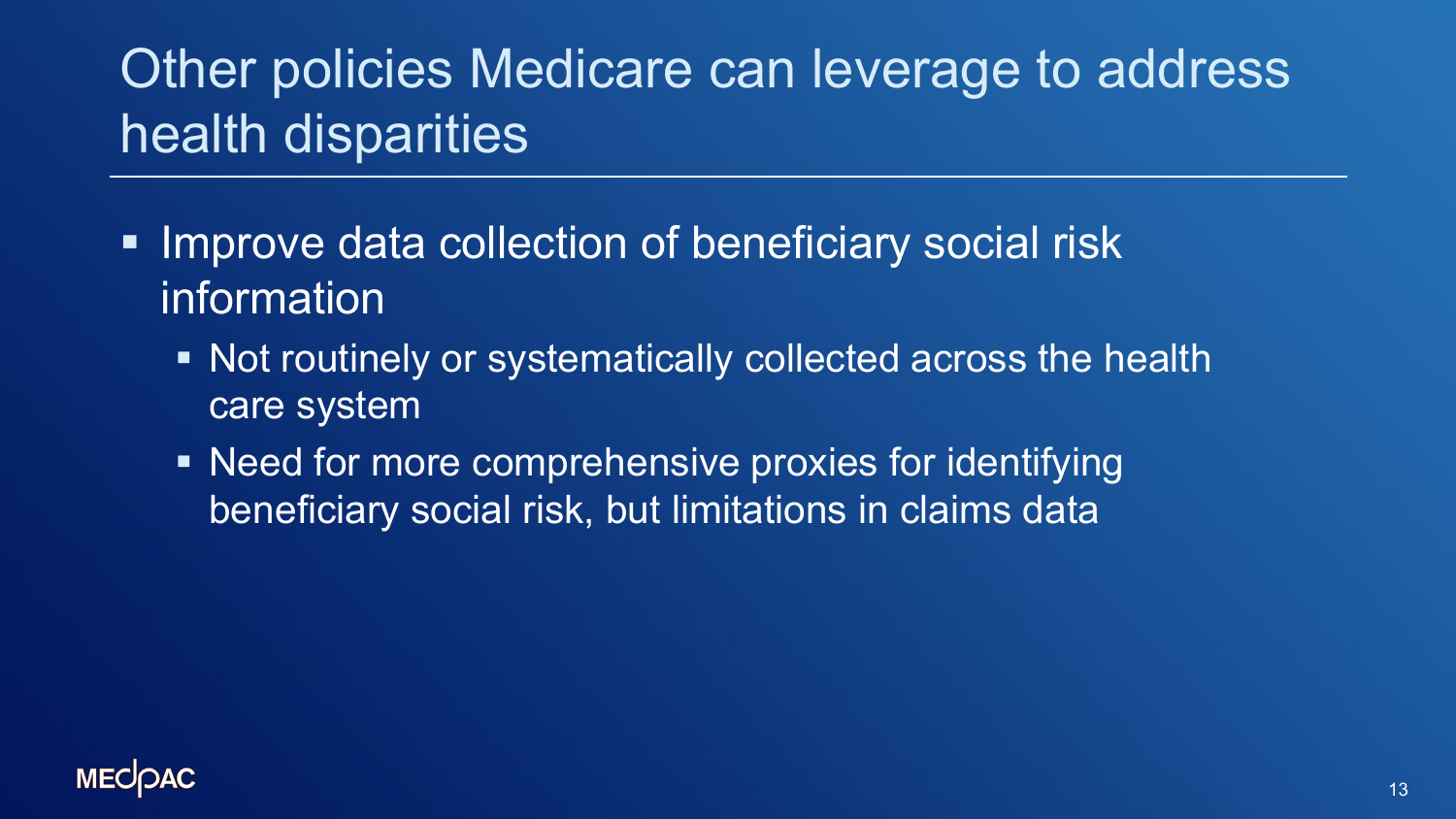# Other policies Medicare can leverage to address health disparities

- Stratify quality measure results by social risk and publicly report them
	- **Allow policymakers and providers to track outcomes and** incentivize improvement
	- **Progress has been made, but more can be done**

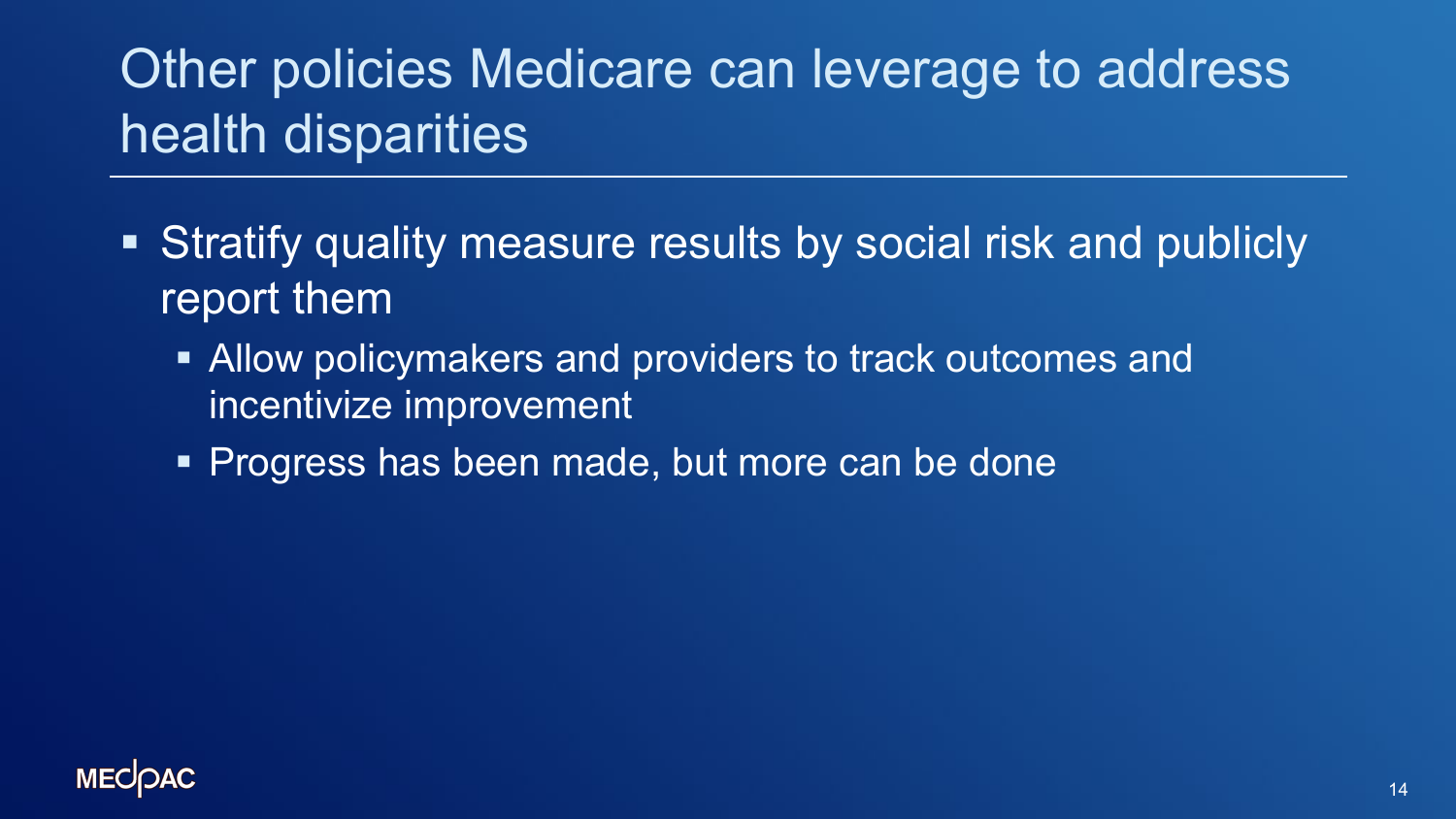## **Summary**

- Desired health outcomes can be adversely affected by social risk factors
- MA plans and ACOs have more incentives to focus on improving outcomes for high-social-risk populations, but unclear about their use and effectiveness
- MedPAC's work addressing social risk:
	- Redesigned quality programs and examination of safety net providers aims to apply incentives fairly
	- Will more deliberately incorporate social risk factors into future payment adequacy analysis
- **Interest in collecting better data and increased public reporting MECOAC**